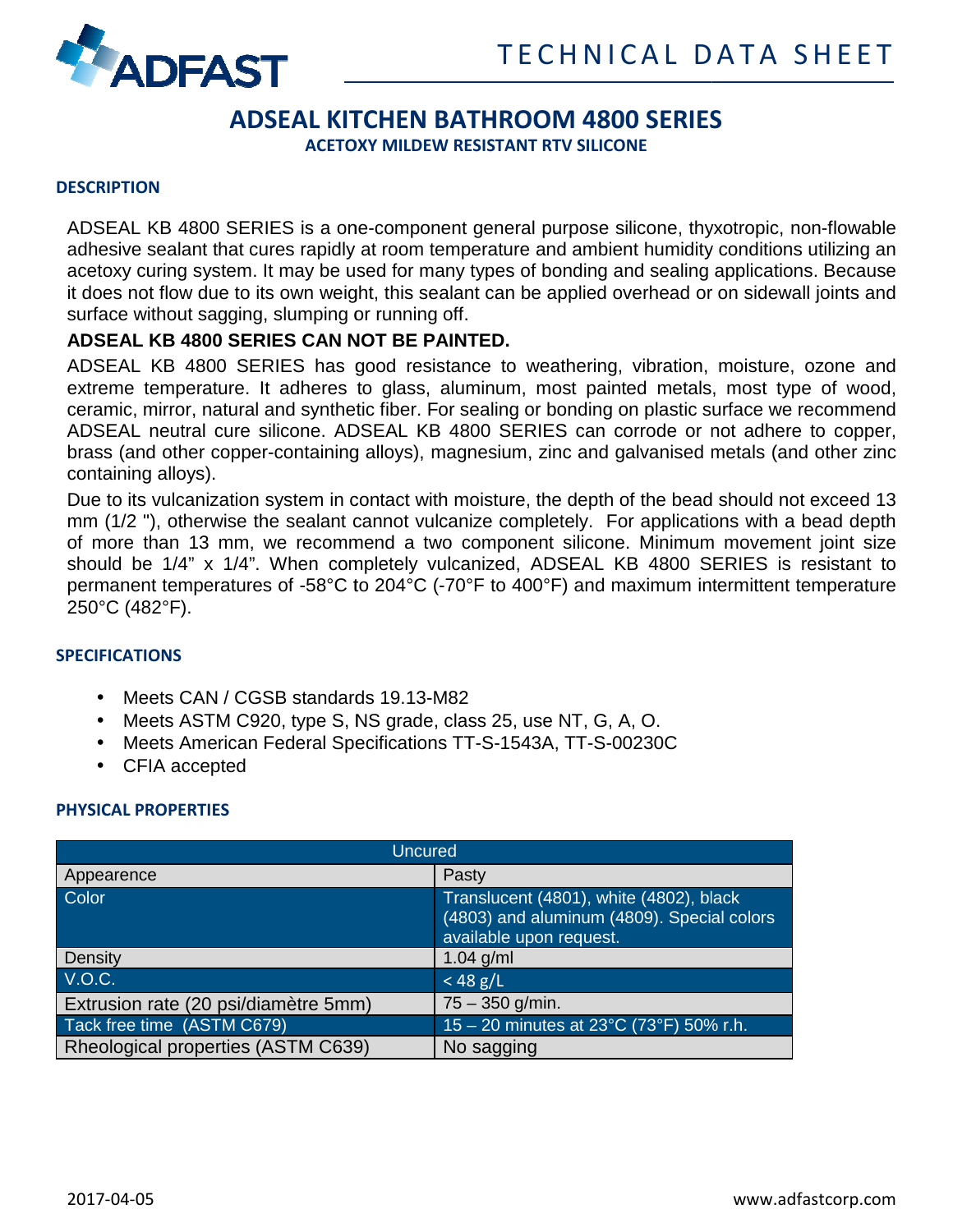

## **ADSEAL KITCHEN BATHROOM 4800 SERIES**

**ACETOXY MILDEW RESIS RESISTANT RTV SILICONE** 

| Cured                                              |         |
|----------------------------------------------------|---------|
| Hardness (shore A) (ASTM D2240)                    | 15      |
| Elongation at break (ASTM D412)                    | 408     |
| Maximum Tensile strength                           | 111 psi |
| Tensile strength at 100% elongation (ASTM<br>D412) | 43 psi  |
| Tear strength (ASTM D624) die C                    | 24 psi  |
| Movement capability (ASTM C719)                    | ± 25%   |

#### **APPLICATION**

#### **Construction**

- Sealing cold room
- Kitchen and bathroom
- Waterproofing joints
- Mirror bonding
- Glass partition
- Sign bonding

#### **Industrial**

- Gasketing
- Refrigerated counters
- Aluminum windows and doors manufacturing
- Sealing appliance parts
- Sealing marine cabins and windows
- Sign bonding

#### **SURFACE PREPARATION**

Surface must be free of dust, oil, grease, frost of any other contaminant. On porous surface, first use mechanical tool such as grinder to remove old sealant or any other contaminant. Use CLEANER 6003 to clean all surfaces. Let it evaporate 20 minutes before sealant application. Ensure CLEANER 6003 to clean all surfaces. Let it evaporate 20 minutes before sealant application. Ensure<br>that the backer rod ADSEAL BR-2600 is friction fitted properly and ADSEAL PRIMER MK60095 have been applied if necessary. When using ADSEAL PRIMER MK60095, let the primer evaporate for 20 minutes prior to ADSEAL KB 4800 SERIES application. • Aluminum windows and doors<br>
manufacturing<br>
• Sealing appliance parts<br>
• Sealing marine cabins and windows<br>
• Sign bonding<br>
other contaminant. On porous surface, first use<br>
alant or any other contaminant. Use ADSEAL

#### **METHOD OF USE**

ADSEAL KB 4800 SERIES is easy to apply with a conventional manual, electric or pneumatic applicator (do not exceed 45 psi for a cartridge). Shape the sealant bead with the ADSEAL TOOLING KIT before skin formation. In order to facilitate the work, the shaping can be done with a solution of 5% clear dish soap and 95% water. Dip the ADSEAL TOOLING KIT into the solution. Avoid applying solution directly to the sealant. The use of this solution may reduce sealant adhesion if used in an abusive manner. Uncured sealant can be clean with a solvent such as mineral spirit. Bead surface contact should be at least  $1/4$ ". ADSEAL DWS 4580 SERIES can be applied at temperatures as low as -20°F (-29°C). For more details consult the Application procedure for sealant movement and waterproofing joints. Avoid applying solution directly to the sealant. The use of this solution may reduce sealant<br>adhesion if used in an abusive manner. Uncured sealant can be clean with a solvent such as<br>mineral spirit. Bead surface contact s to facilitate the work, the shaping can be done with a<br>ir. Dip the ADSEAL TOOLING KIT into the solution.<br>ant. The use of this solution may reduce sealant<br>cured sealant can be clean with a solvent such as<br>a at least 1/4". A